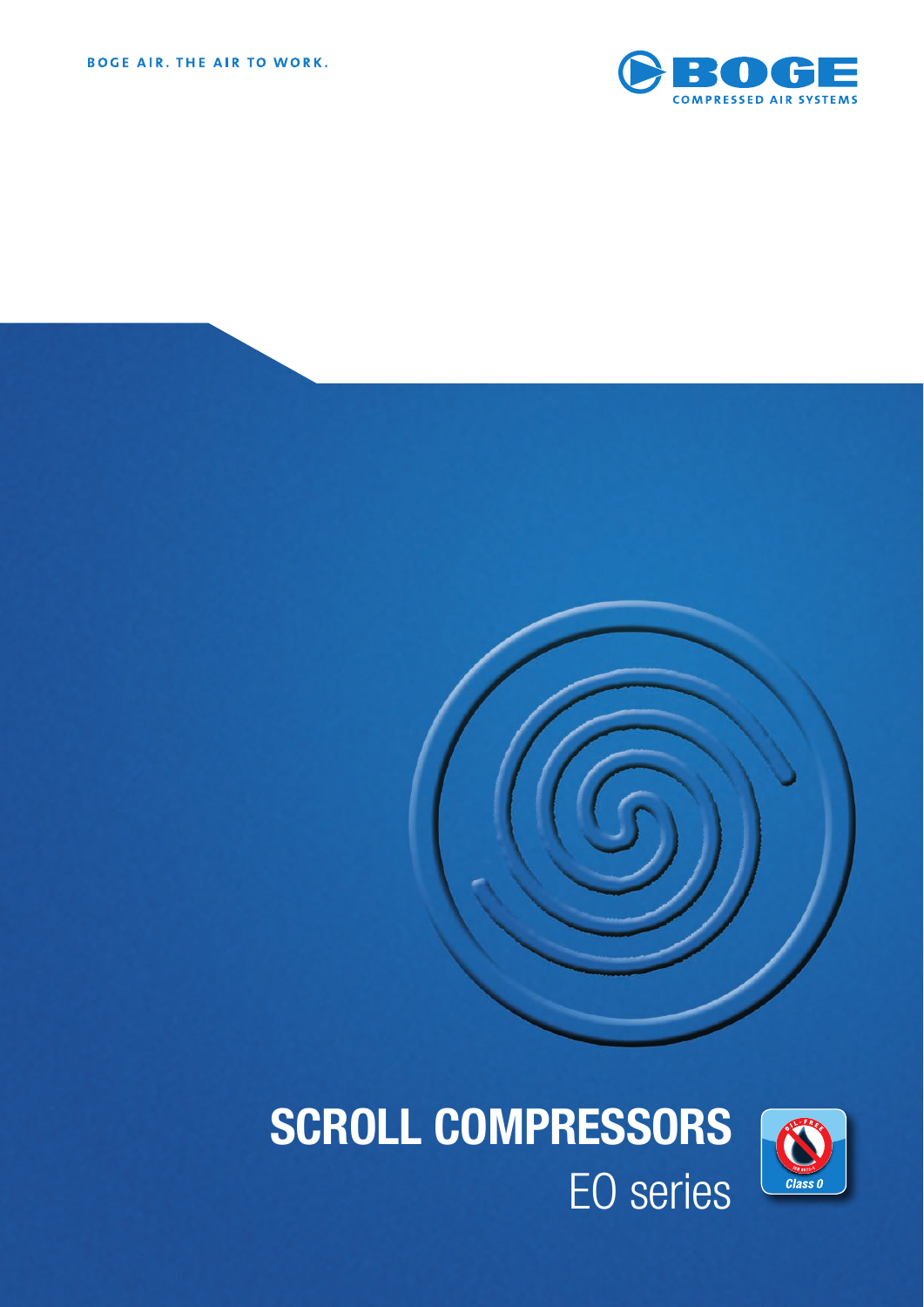# **Super-compact and whisper-quiet –**  the BOGE EO series enhances the oil-free segment and literally fills any gap

## **THE DESIGN PRINCIPLE**

The heart of BOGE EO compressors (Eccentric, Oil free) consists of one or more scroll compressors. Each operates with two compressor screws, with one being stationary while the other rotates eccentrically. Although the two spirals intermesh, they do not touch each other. The air taken in is continuously forced into an increasingly confined space, so producing pulsation-free compressed air which is absolutely free of oil. Efficiency is further improved with a two-stage aftercooler. Up to four compressors can be installed in one housing if high free air delivery rates are required.

A modular concept for **an intelligent, compact system solution!**

With an output of 5.5 to 22 kW, BOGE EO compressors deliver oil-free compressed air at 8 and 10 bar (Fig. shows EO 22 D with an integrated refrigerant dryer).





#### **WHISPER-QUIET**

The closer a compressor gets to the workplace, the more crucial the sound pressure level becomes. The design of the scroll compressor comes into its own here, with whisper-quiet operation and ultra-low vibration levels. Perfect for example in laboratories or hospitals.



## **OIL FREE**

Scroll compressors can manage without oil lubrication because the aluminium screws in the compression chamber do not rub against each other. The advantage of this design: the guarantee of 100% high-quality, oil-free compressed air. A condensate cleaner is not necessary either.



## **EFFICIENT**

**focus** control 2.0 is included as standard. It regulates up to four scroll units in the housing as well as up to four BOGE EO compressors horizontally with base load switching. Monitored by a multi-colour LCD display, efficiency for as many as 16 compressor units can be optimised here.



The smart configuration of components in BOGE EO compressors results in a very small footprint. This means they can be positioned next to the workplace – even as a system solution with integrated dryer. Astounding: They will even fit through a standard-sized door.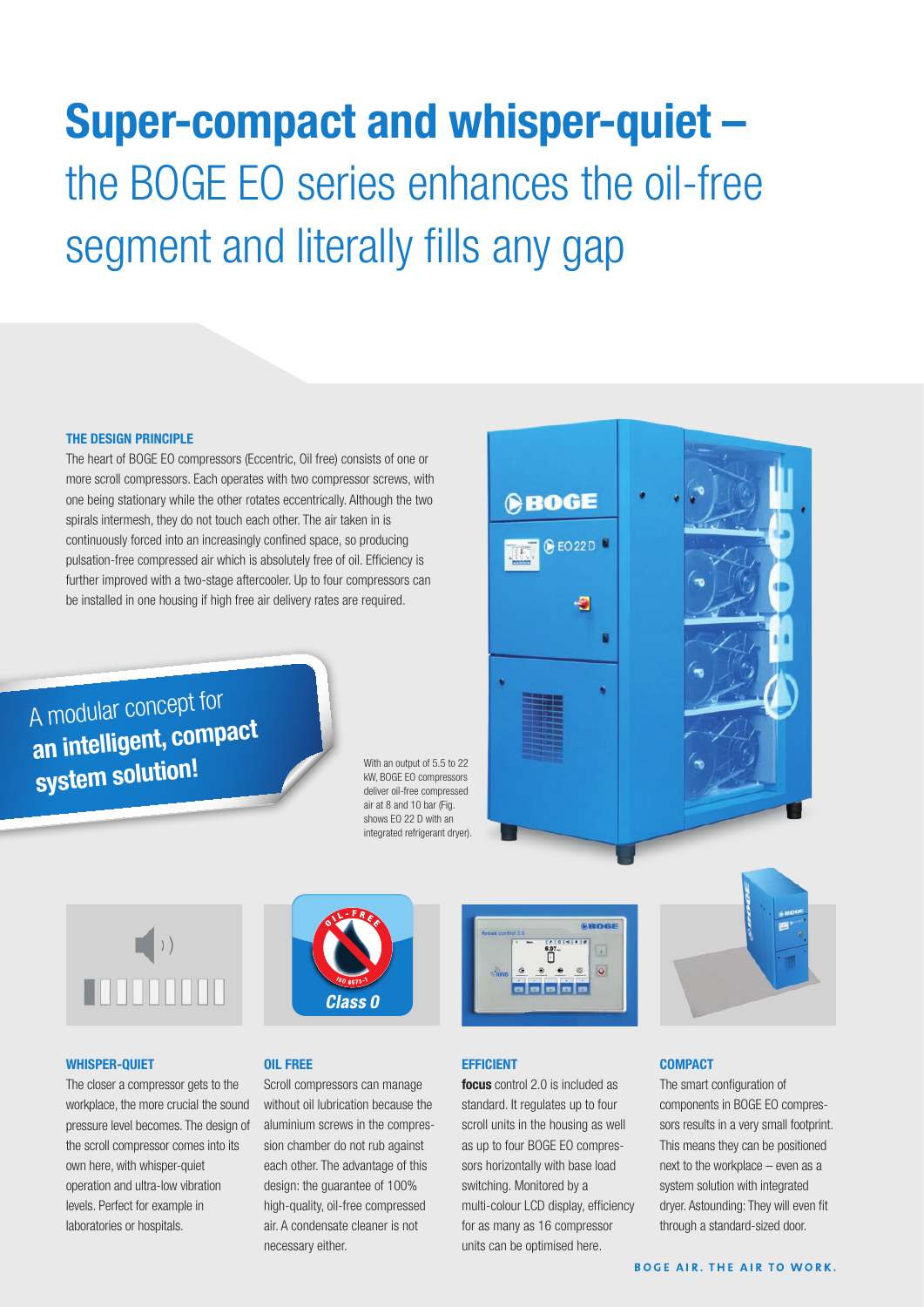## **Oil-free air is a must when it comes to sensitive work environments.**

**This is what prompted BOGE to develop the EO series, as the low to mid-range oil-free performance segment (**≤ **22 kW) did not however previously include compressors that were quiet and compact enough to be set up near the workplace. Its scroll compressors are not only extremely quiet, but also have very low vibration levels. A modular concept with 1 - 4 airends lets you match usage to demand, while offering maximum versatility – whether autonomous, used on a receiver, with an integrated or a separate refrigerant dryer or as a duplex unit.**



## **THE SCROLL PRINCIPLE IN THE SMALLEST FORMAT**

The latest model in the BOGE EO series is also the smallest: With the new EO 6, which is positioned in the 5.5 kW performance segment, BOGE is specifically catering for sensitive applications that depend on oil-free compressed air but can manage with lower outputs or appreciate even smaller dimensions.



## **EXAMPLE OF A SOLUTION: BOGE EO 6 D**

Just how seriously BOGE takes the issue of space is shown by the example of the EO 6 D. In this variant the compressor and refrigerant dryer are fully integrated in the housing as a compact unit. The system is controlled either via **base** control supplied as standard or optional **focus** control 2.0.



## **EXAMPLE OF A SOLUTION: BOGE EO 16**

The redundancy built into a triple unit ensures that it offers maximum flexibility and safety. The space required by the BOGE EO 16 is no bigger than the footprint of the duplex unit EO 11. If the compressors are operated with the same maintenance cycles, they can also be serviced at the same time. If required, free air delivery can also be raised at any moment. The EO 11 offers maximum flexibility by the subsequent installation of a third compressor stage or, alternatively, of an integrated refrigerant compressed air dryer (also at a later time).

## **APPLICATIONS**



## **MEDICAL TECHNOLOGY**

Sensitive work environments such as doctors' surgeries, laboratories and hospitals have relied on 100% oil-free compressed air from BOGE for years. And positioning has become even more flexible with the compact models from the EO series.



**DENTISTS' SURGERIES** 

100% pure technical compressed air protects the health of patients while preventing highly sensitive equipment from contamination. The low-vibration, whisper-quiet operation of the compact EO 6 models even allow them to be set up in the treatment room.



## **PHARMACEUTICAL INDUSTRY**

100% oil-free compressed air is an indispensable standard in the pharmaceutical industry. BOGE EO compressors do away with the residual risk of oil accidentally getting into the ambient air.



## **AGRICULTURE**

Both milk producers and small-scale food processors appreciate the low-vibration, whisper-quiet operation of the scroll compressors, which offer 100% safety from contamination as well.